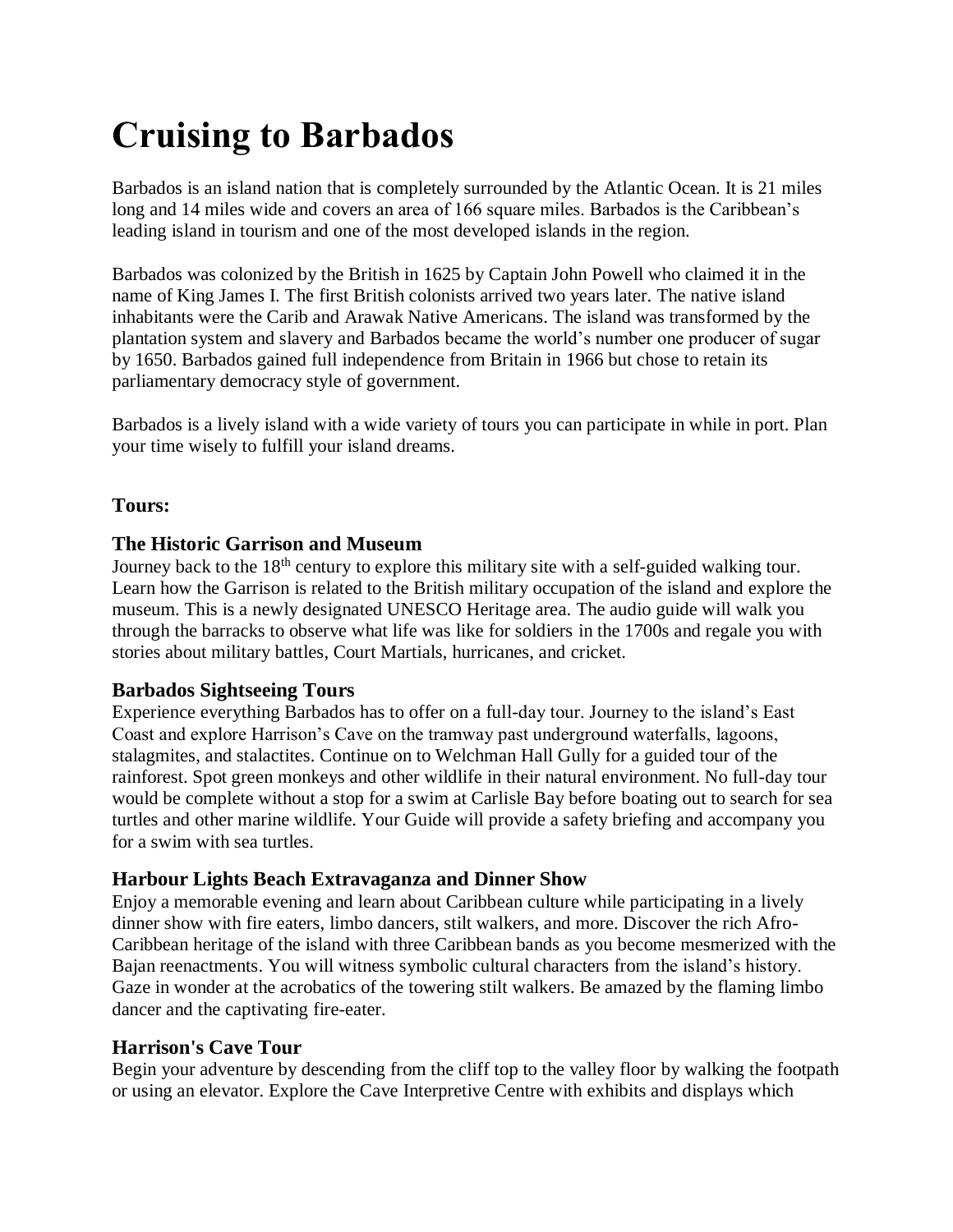detail the history and geology of the island. Watch a ten-minute presentation before gearing up with helmets and boarding the tram. You will be accompanied by your Guide for the fortyminute tour, traveling through winding cave passages on the electric tram. See amazing crystal formations, still pools, and rushing streams. Marvel at the underground caverns, limestone formations, waterfalls, and lagoons within the cave. This is an unforgettable experience[!](https://www.viator.com/tours/Barbados/Animal-Flower-Cave-Shore-Excursion/d30-29386P10)

## **[Animal Flower Cave](https://www.viator.com/tours/Barbados/Animal-Flower-Cave-Shore-Excursion/d30-29386P10)**

Visit the Animal Flower Cave which was discovered in 1780 by two English explorers. The Animal Flower Cave is at the northern tip of the island and is surrounded by a spectacular view of rugged cliffs. Coral steps, built in 1902, lead down through and opening in the roof and descend into the cave. There is a natural pool inside a back chamber of the cave which you can swim in, but be careful, the coral can be slippery. The Animal Flower Cave is named after the sea anemones which are what the locals call animal flowers and can be found within the cave. It is the island's only accessible sea cave and stands six feet above the high-water mark. During storms, the large sea swells fill the caverns and the entrance serves as a giant blowhole.

# **Barbados Island Tour**

Discover all that is Barbados on a full-day tour which visits both coasts. A Guide will share information on the historical, cultural, and natural aspects of the island. Your tour will include:

- The Morgan Lewis Windmill the last remaining sugar mill
- St. John's Church a  $17<sup>th</sup>$ -century Gothic-style church
- The Garrison Historic Area a UNESCO World Heritage site
- Amazing views from Cherry Tree Hill
- Bathsheba Beach one of the most stunning beaches on the island

# **Natural Wonders of Barbados Tour**

Experience the abundant natural wonders of Barbados on a full-day island tour. Enjoy the scenery as your small group begins driving into the central highlands. Stops will include:

- Harrison's Cave a magnificent underground cavern with waterfalls, lagoons, and limestone formations;
- Your choice of either Hunte's Gardens or the Flower Forest;
- Bathsheba Beach a tranquil beach surrounded by palm trees and famous for its surf;
- Barbados Wildlife Reserve find Green Monkeys, parrots, flamingoes, iguanas, and turtles as you stroll through nature.

# **Historical Walking Tour of Bridgetown**

Discover the history and culture of Bridgetown on a guided two-hour walking tour. Bridgetown is the capital and commercial center of Barbados with a population of approximately 80,000. Start your tour at the Errol Barrow Statue in Independence Square where you will receive your audio headset to ensure that you can hear the Guide. Next, journey to the Screw Dock, built in the 19th century and the oldest surviving ship lift in the world. Then onto the Independence Arch, built in 1987 to commemorate 21 years of independence. Stroll down the boardwalk and head into the wealthiest part of the city to explore the diversity of this history-filled city.

# **Gun Hill Signal Station**

Gun Hill is a spectacular example of a signal station and was constructed in 1818. Signal stations were used to observe ships approaching the island and advised whether the ship was friendly or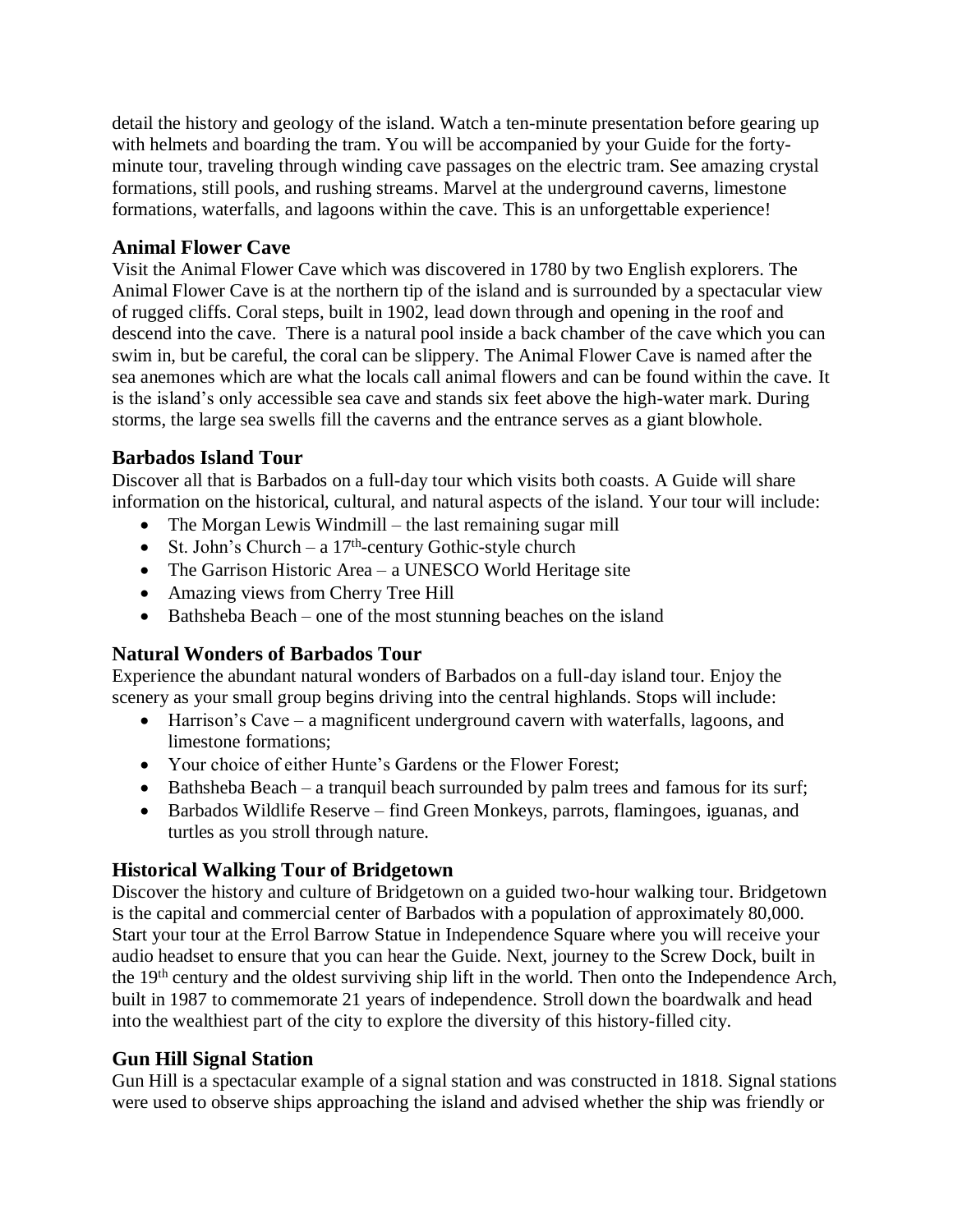not. The signal tower displays a chart which explains the detailed information that could be relayed with the use of a few flags. The stations were also used to warn of slave rebellions on the island. This former British outpost affords spectacular panoramic views of the island. The wraparound balcony provides views of Bridgetown to the southwest and you may also spot your cruise ship in the harbor.

## **Codrington College**

Codrington College sits high on a hill overlooking the Atlantic and offers one of the most spectacular views of the East Coast of Barbados. The school was named after the Codrington family and features beautifully landscaped grounds, a large lily pond, and a driveway lined with cabbage palm trees. Codrington College is the oldest, Anglican theological college in the Western Hemisphere. Christopher Codrington bequeathed his estate and money when he died in 1710 and the College was built in 1743. Codrington College works closely with the University of the West Indies and trains many Caribbean priests.

#### **Tyrol Cot Heritage Village**

Tyrol Cot was once the home of Sir Grantley Adams, the first premier of Barbados and the only Prime Minister of Barbados. Lord and Lady Adams were founders of the Bajan movement and Tyrol Cot now exhibits Bajan art and artifacts. The house was constructed in 1854 and is an architectural delight, filled with antique furniture and Adams memorabilia. The Heritage Village is a living museum, displaying the work of traditional craftsmen and artists. Tyrol Cot Heritage Village is an amazing showcase of Barbadian heritage.

### **Barbados Museum**

The Barbados Museum is housed in the former British Military Prison, built between 1817 and 1853. Some of the main displays include:

- A natural history that describes the coral structure of the island;
- Artifacts of the Amerindians, early inhabitants of the Caribbean islands;
- A children's gallery;
- $\bullet$  18<sup>th</sup> century furnishings from a plantation house;
- A collection of rare historical maps of the island;
- A reference library which is available for research on the island's history and genealogy.

# **St. Nicholas Abbey**

Tour St. Nicholas Abbey, a Jacobean mansion which was built in 1658. Gaze in wonder at the Abbey's architecture, fine antiques, and china. Watch a rare, 1930s film about life on a sugar plantation. Explore the steam mill and rum distillery where St. Nicholas Abbey Rum is produced. Wander the grounds through tropical flora and Mahogany trees. Learn the tragic story of the Abbey and how it is related to Sir John Yeamans, who helped found the colony of South Carolina and became Governor in 1672.

# **Morgan Lewis Sugar Mill**

Morgan Lewis Sugar Mill, founded in approximately 1727, is one of the only two intact and restored sugar mills in the Caribbean. It overlooks the eastern coastline of the island. Explore the beautifully landscaped grounds and the interior of the mill on a guided or self-guided tour. The Barbados National Trust, which operates the Mill, periodically demonstrates how a sugar mill operates by grinding sugar canes. They then let you sample the delicious sugar cane juice.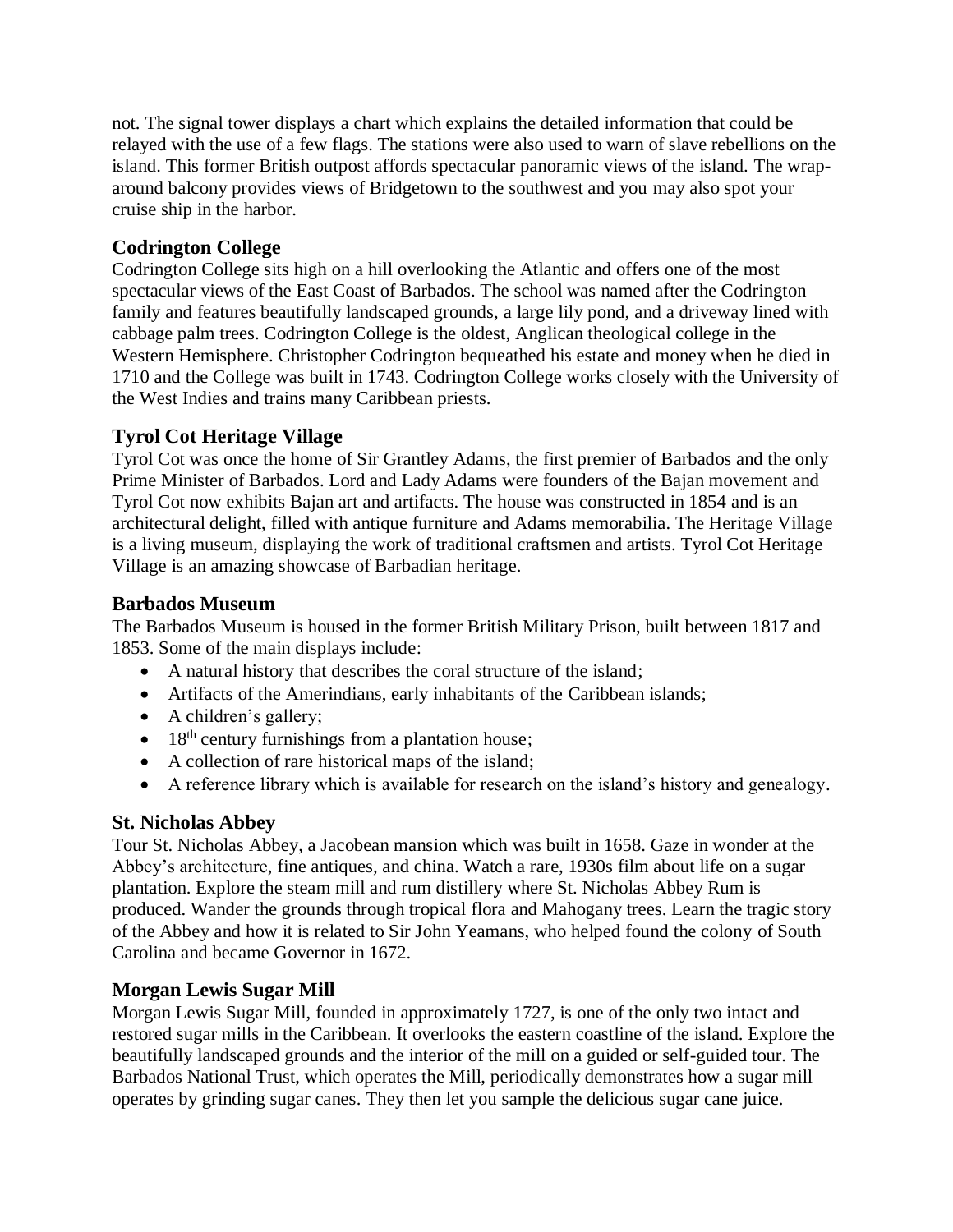### **Grenade Hall Forest and Signal Station**

Grenade Hall Forest and Signal Station will delight both history and nature lovers! The signal station, originally constructed in 1819, has amazing views of the island. It was originally part of a group of signal stations used for communications, such as warming of approaching ships or of slave rebellions. View the military artifacts which provide a glimpse of the life of the soldiers who were stationed here. After exploring the signal station, wander the paths through the Grenade Hall Forest, a tropical rainforest where you can view monkeys and exotic birds. There is extensive signage to help identify the various trees and plants and to learn how people use these plants as natural remedies. Follow the signs to the cave and experience how the early Amerindian inhabitants used the cave for shelter, especially during severe storms[.](https://www.viator.com/tours/Barbados/Historical-Bridgetown-Museum-Tour/d30-29386P7)

# **[Historical Bridgetown Museum Tour](https://www.viator.com/tours/Barbados/Historical-Bridgetown-Museum-Tour/d30-29386P7)**

Uncover the island's history on this Historical Bridgetown Museum Tour with a knowledgeable Guide. Learn about the island's political and commercial past at the Museum of Parliament and Exchange Museum. Tour the Barbados National Heroes Gallery at the Museum of Parliament. Watch the interactive screens to learn the remarkable history of Barbados as it moved from British settlement to independence. The Exchange Museum is located in an 18<sup>th</sup> century building and is one of the oldest buildings in Barbados. It was first a school and then a Masonic Lodge. The Exchange Museum features exhibits which chronicle the history of banking in Bridgetown, as well as the history of Free Masonry.

#### **Arlington House Museum**

Experience history at Arlington House Museum. Housed in a restored 18<sup>th</sup> century building, it is an interactive, three-story museum that is educational and engaging. Children will enjoy the interactive and audio visual components of the museum and the whole family will learn about Barbados' heritage. While there, enjoy:

- "Speightstown Memories" introduces the lives of the island's first settlers;
- "Plantation Memories" illustrates how the island was influenced by colonization, the plantation system, and sugar cane;
- "Wharf Memories" features a talking pirate who recalls the importance of Speightstown.

#### **Sunbury Plantation House**

Visit the Sunbury Plantation House, the only 17th century plantation house in Barbados that is entirely open to the public. The Sunbury Plantation House was constructed in the 1600s and is beautifully maintained as a period museum. It is filled with majestic furniture and intriguing antiques, including an over 200-year old mahogany dining table. Explore the cellar with a display of historic carts, carriages, and tools.

#### **Beaches:**

Barbados is home to many beautiful beaches that are as diverse as the island itself. Everyone has their favorite – it's a matter of taste! You will discover coral formations at both the large and small beaches. The soft coral rocks form abstract sculptures after being weathered by the ocean surf. The beaches are made from finely ground coral which forms a clean, fine grain of sand.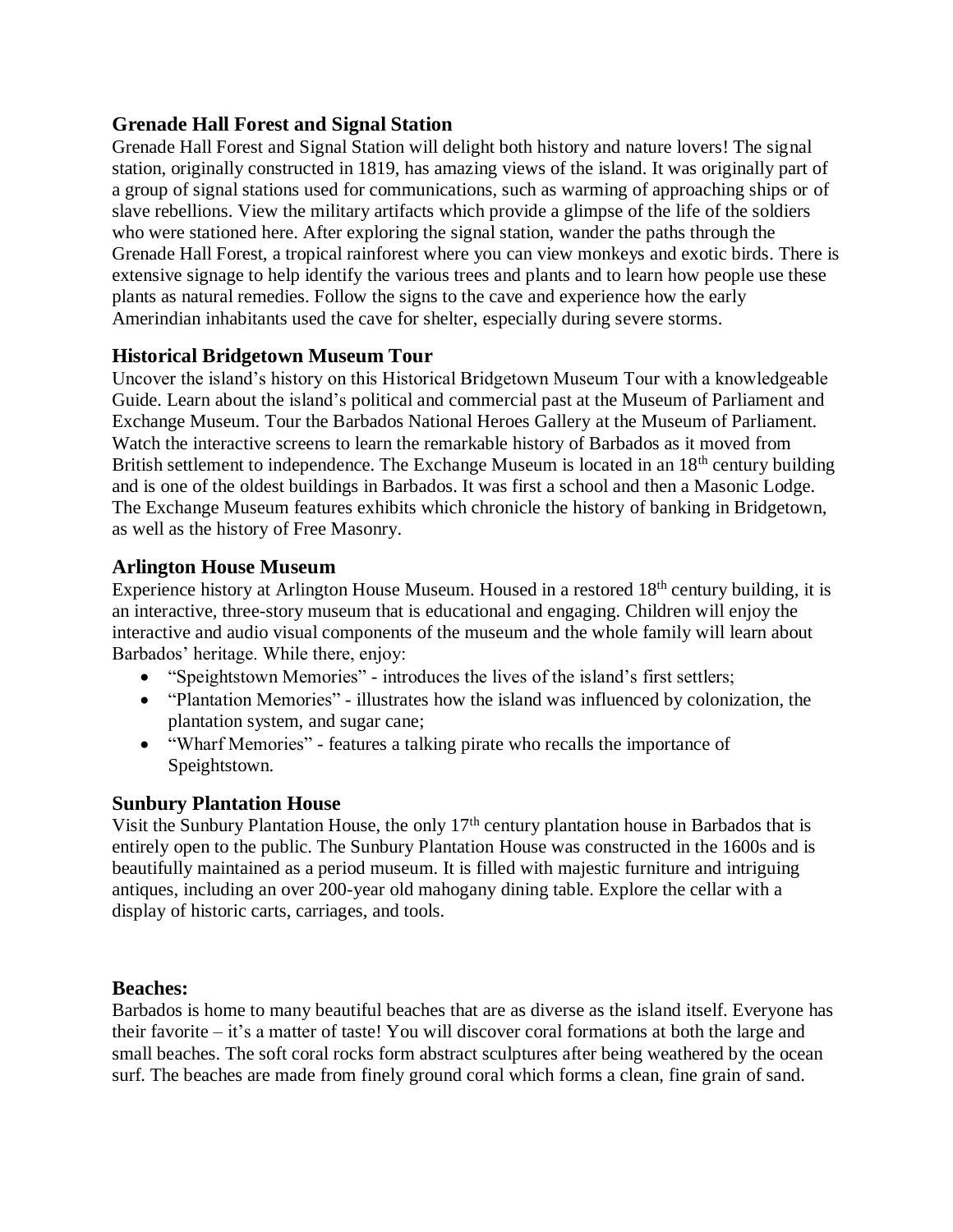The west coast is calmer, with palms swaying on white sandy shores while the waters lap gently at the shore.

- The Boatyard
- Folkstowne Marine Park
- Browne's Beach
- Fitts Village
- Paynes Bay
- Sandy Lane

The south coast is protected by coral reefs and has a livelier surf. These conditions are ideal for a host of watersports.

- Carlisle Bay
- Shark Hole Bay
- Miami Beach
- Turtle Beach
- Accra Beach/Rockley Beach
- South Coast Boardwalk

The east coast beaches are wide and wind-blown. The shore is pounded by the Atlantic and it is frequented by surfers from around the world.

- Bathsheba
- Morgan Lewis
- East Coast Road
- Cattlewash
- Tent Bay

The north coast has coral and sandstone cliffs rising straight out of the sea. The cliffs can reach up to 100 feet in height. You can find sheltered coves to enjoy the views and the ocean.

- Animal Flower Cave
- Cove Bay
- Freyer's Bay
- Goat House Bay
- Maycocks Bay

#### **Boating and snorkeling**

While the Caribbean is famous for its stunning, clear waters and easy sailing, Barbados is surrounded by much rougher waters. In addition to the turbulent waters, Barbados has unfavorable trade winds and coral reefs which can be difficult for even the most experienced sailor. Peak tourist season, however, coincides with calmer waters and fewer storms which can make a day on the water very enjoyable. There are many boating and snorkeling options to choose from to spend a fun and exciting day on – and under – the water.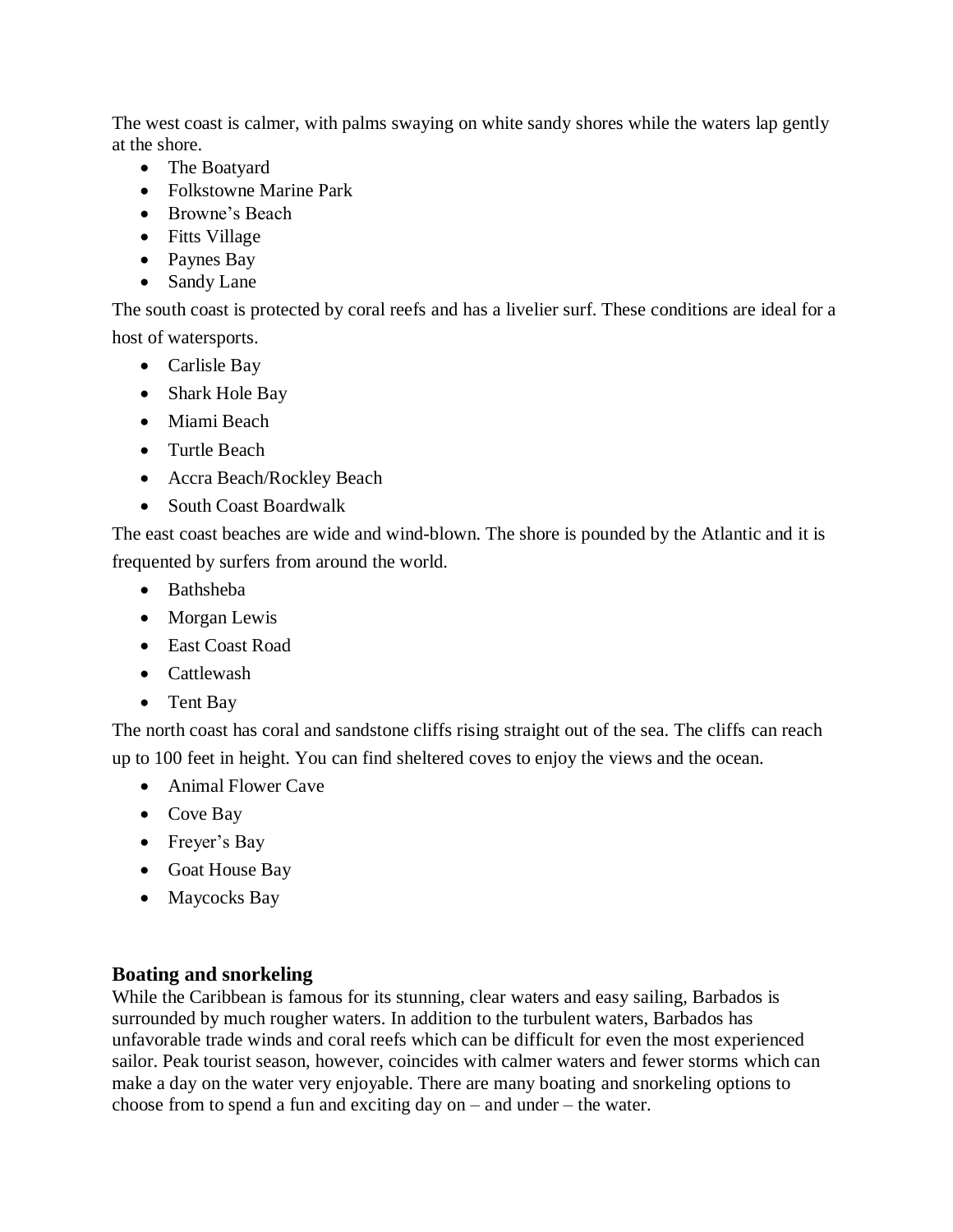- Small Group Catamaran Cruise from Bridgetown Enjoy a relaxing day on the Caribbean with a professional guide. Take a snorkel lesson then explore two snorkel sites where it is possible to see sea turtles in their natural environment.
- Catamaran Cruise Board the catamaran at the historic Careenage. Snorkel with gentle sea turtles. At the second snorkel stop, watch tropical fish being fed and snorkel near one of the famous shipwrecks. Enjoy the views of the phenomenal coastline from the ocean.
- Catamaran Snorkeling Cruise Dive in and experience Barbados snorkeling from a 60foot catamaran. Sun bathe or lounge in the shade as you sail down the west coast of the island. Enjoy the pristine coastline and warm ocean breeze. The boat makes multiple stops where you can dive in and experience life under the sea, including a shipwreck, tropical fish, vibrant corals, turtles, and other marine animals. Choose between a three and five-hour cruise.
- Lunch and Snorkel Sail Swim with turtles and snorkel over shipwrecks on this half-day cruise. Climb aboard the Jolly Roger and relax on the top sun deck or one of the schooner's shaded areas. The first stop is Carlisle Bay where you will swim and snorkel over several shipwrecks. Then, sail on to Payne's Bay on the west coast where you can feed tropical fish and swim with sea turtles. Enjoy fun, onboard games such as conga dancing, plank walking, and rope swinging.
- Glass Bottom Boat Shipwreck Adventure and Beach Enjoy a half-day tour from Carlisle Bay where you will relax in a glass bottom boat and view tropical fish, sea horses, sea turtles, octopi, rays, and other marine animals in the turquoise water.
- Explore and Discover Tour with Boat Cruise This full-day itinerary will start out exploring the island's East Coast with a stop at Cherry Tree Hill, proceed to Morgan Lewis Windmill. After sampling some sweet sugar cane juice, continue along the coast to Bathsheba Beach and watch the surfers take to the waves. Next, stop at St. John's Church, a 17th century Gothic church on a stunning cliff-top setting. Head towards the West Coast and explore the Garrison Historic Area. After lunch, take a scenic boat cruise around Carlisle Bay and watch for sea turtles! Finally, following a safety briefing about swimming safely with wild sea turtles, dive in and take a closer look.
- Clear Kayak Shipwreck Tour Explore Carlisle Bay in a completely new way. Enjoy a "glass bottom" kayak and see clearly as you paddle over three sunken shipwrecks filled with tropical fish and marine life.
- West Coast Reef and Wreck, Clear Kayak Tour Depart from Holetown Beach and experience a 360-degree view, above and below the surface as you paddle over vibrant coral reefs filled with tropical fish until reaching a stunning shipwreck.
- Carlisle Bay Turtle and Shipwreck Adventure Travel to Carlisle Bay, home to the idyllic Copacabana Barbados beach. Relax on a lounge chair with umbrella until it's time to head out on a 1.5-hour snorkeling cruise. Explore a natural habitat for sea turtles and a local shipwreck.

# **Scuba Diving**

Dive into the sparkling waters surrounding Barbados to explore underwater caves and crevasses on the east coast as well as shipwrecks scattered on the west coast. There are even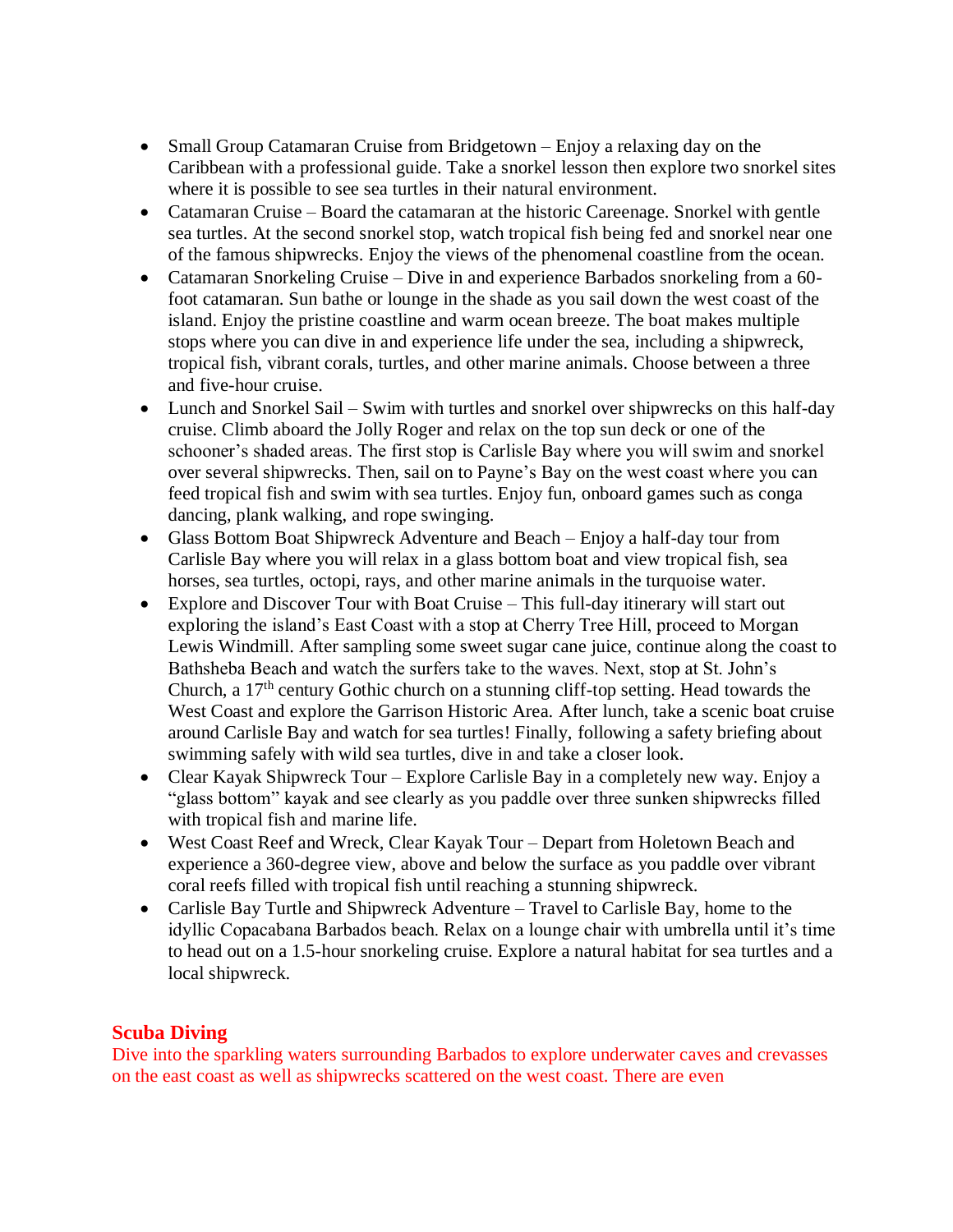bioluminescent waters which are perfect for a night dive and an opportunity to participate in a sea turtle rescue project. Barbados is truly a diver's paradise!

- **Sea Turtle Rescue Project –** Encounter Hawksbill Sea Turtles three days a week with marine biologists from the Barbados Sea Turtle Project. The biologists catch, tag, and release the turtles weekly so they can track the local turtle population. The Project's goal is to bring back the local sea turtle population because the Hawksbills are critically endangered. The Project is based out of the University of the West Indies Cave Hill Campus. For a more hands-on experience, you can volunteer with the team and possibly even participate in the hatchling releases. Observing a Hawksbill Sea Turtle glide through the sea is completely captivating and not to be missed!
- **Bioluminescent Night Dive**
- Dive under the Arawak Cement Factory Pier with your Guide at approximately 6:30 p.m. for a 60-minute dive. Turn off your diver's flashlight and move your hands through the waters. You will instantly notice that you are not alone – you will be surrounded by millions of bioluminescent plankton, along with spiny lobsters, tarpons, sea urchins, and seas of fish. The dive has a maximum depth of 35 feet, so it won't be as scary as it sounds.
- **Friars Craig** This is a great beginner's dive. Friars Craig is a 100-foot sunken freighter lying in 55-feet of water with abundant marine life and close proximity to a coral reef.
- **Pamir** Another great beginner's dive, this 155-foot sunken ship is located north of the island. Located on the northwest side of the island, it was intentionally scuttled in 1985 to attract fish. The freighter is 165 feet long and lies at 60 feet deep. It is a shore-accessible, relaxing dive.
- **Berwyn** The Berwyn is a 70-foot long French Tug Boat that was sunk in 1919. It is covered in marine life including healthy coral growth and associated reef creatures. The Berwyn is located off the south coast of the island. It is an amazing dive for underwater, wide-angle photography.
- **Ce-Trek –** The Ce-Trek is an old cement boat which lies under 40-feet of water. It is now populated by tropical fish and other marine animals and is a must see for an avid scuba diver.
- **Ellion** Explore a real drug boat without the danger. This boat is now populated only by fish and is a very interesting dive.
- **Stavronikita –** Stavronikita is for experienced divers only. This 360-foot Greek freighter ship sits in 140 feet of water and is home to all kinds of tropical marine life. The freighter was damaged badly by fire and was sunk in 1978 about 230 feet from shore. It is now home to a colorful and impressive array of coral growth – something not usually found on other Caribbean islands. Explore inside the ship if you are an extreme adventurer.

#### **Nature**

#### **Hunte's Gardens**

Journey to central Barbados and experience a botanical garden which was created in the 1950s by horticulturist, Anthony Hunte. Hunte's Gardens is located in an unusual gully. Paths lead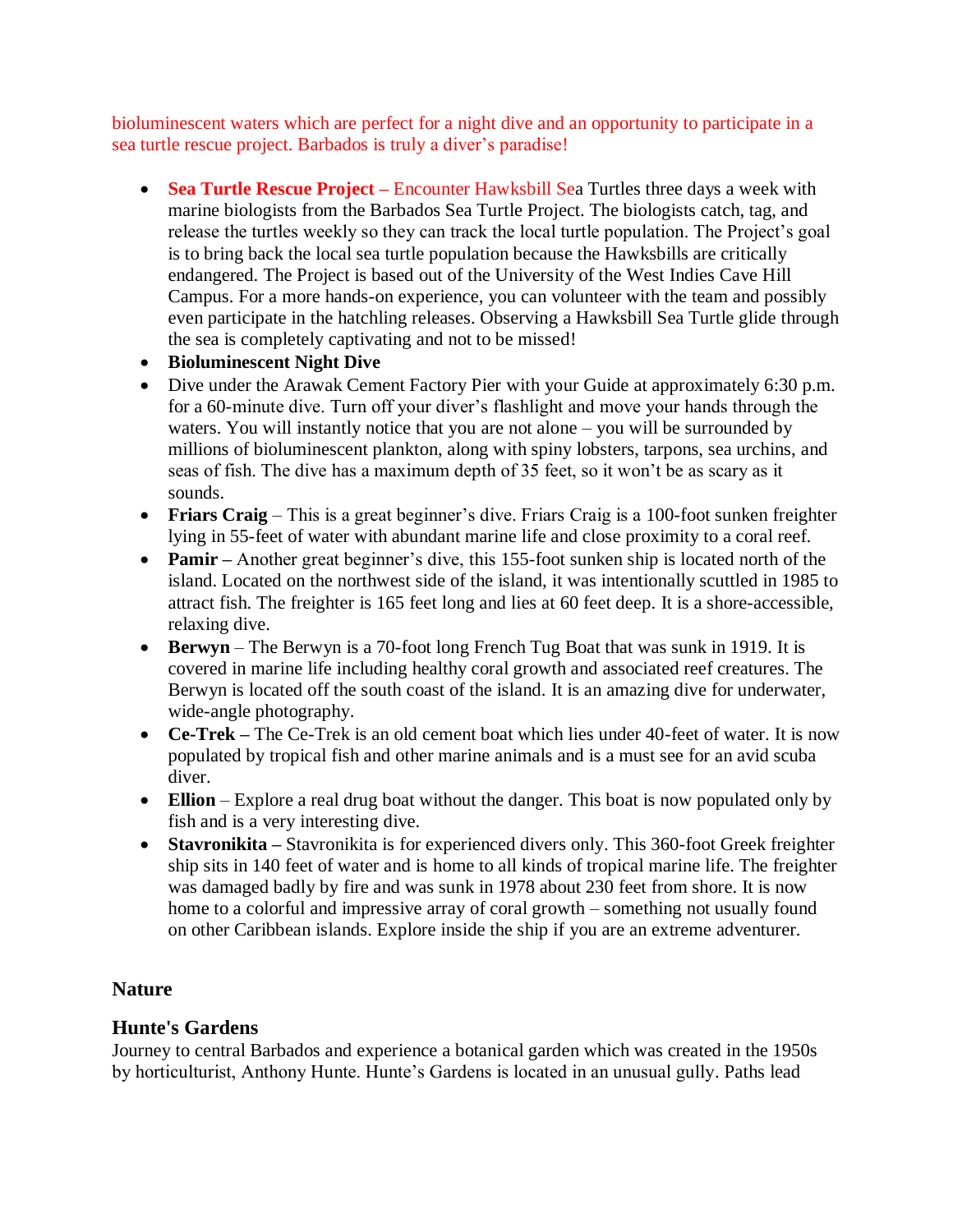deep into the gully where you will see examples of terraced greenery on many levels. Amble at your leisure to view rare and exotic plants as well as small birds and animals.

#### **Andromeda Botanic Gardens**

Andromeda Botanic Gardens provides visitors with an authentic garden experience. It was created as a private family retreat and has a varied collection of plants. There are approximately 20 different, but connected, gardens with over 500 different plant species, including over 150 trees. Stroll through the gardens at your leisure and admire these historic and organic gardens.

# **Adventure Tours**

# **Bushy Park Radical Racecar Experience**

Seek adventure at this racecar driving experience that offers three levels of enjoyment. A Bushy Park Team Member will take you through a full safety briefing before issuing your safety equipment. Then, it's off to the track!

Strap into the Radical SR3 and race off for one of three levels of racecar enjoyment.

- Radical Ride one 4-lap session as a passenger
- Radical Drive one 4-lap lesion as a passenger and one 4 lap session as a driver with instructor next to you.
- Radical Advanced Drive one 4-lap session as a passenger; one 4-lap session as a driver with instructor next to you; and one 6-lap session driving alone.

After each session, debrief with the instructor and review your drive times.

# **Bushy Park Karting Experience**

There's more adventure at the Karting Experience which allows participants to drive on a 0.41 kilometer track with two levels of karting enjoyment. A Bushy Park Team Member will take you through a mandatory 10-minute safety briefing on how to operate a go kart and the various flags and signs you may see before issuing your safety equipment.

Strap into the Birel Kart and get ready for some heart-pounding excitement.

- The Regular Experience includes a 10-minute session, allowing you to drive as many laps as you can in that time frame. You can download your lap times and your overall performance record.
- Grand Prix Karting Experience includes a 5-minute qualifying session for your qualifying results. The 15-minute race will then start. The Karter who leads the race at the end of the 15 minutes is the winner!

# **Bushy Park Swift Experience**

Bushy Park offers you the chance to enhance your driving skills. Learn and practice new techniques in a controlled environment to increase your safety on the road and your driving enjoyment. A Bushy Park Team Member will take you through a full safety briefing before issuing your safety equipment.

Strap into your Swift Cup Car and follow the lead car onto the racing circuit. The instructor will set the pace and show you the correct racing lines for four laps. You will then continue to drive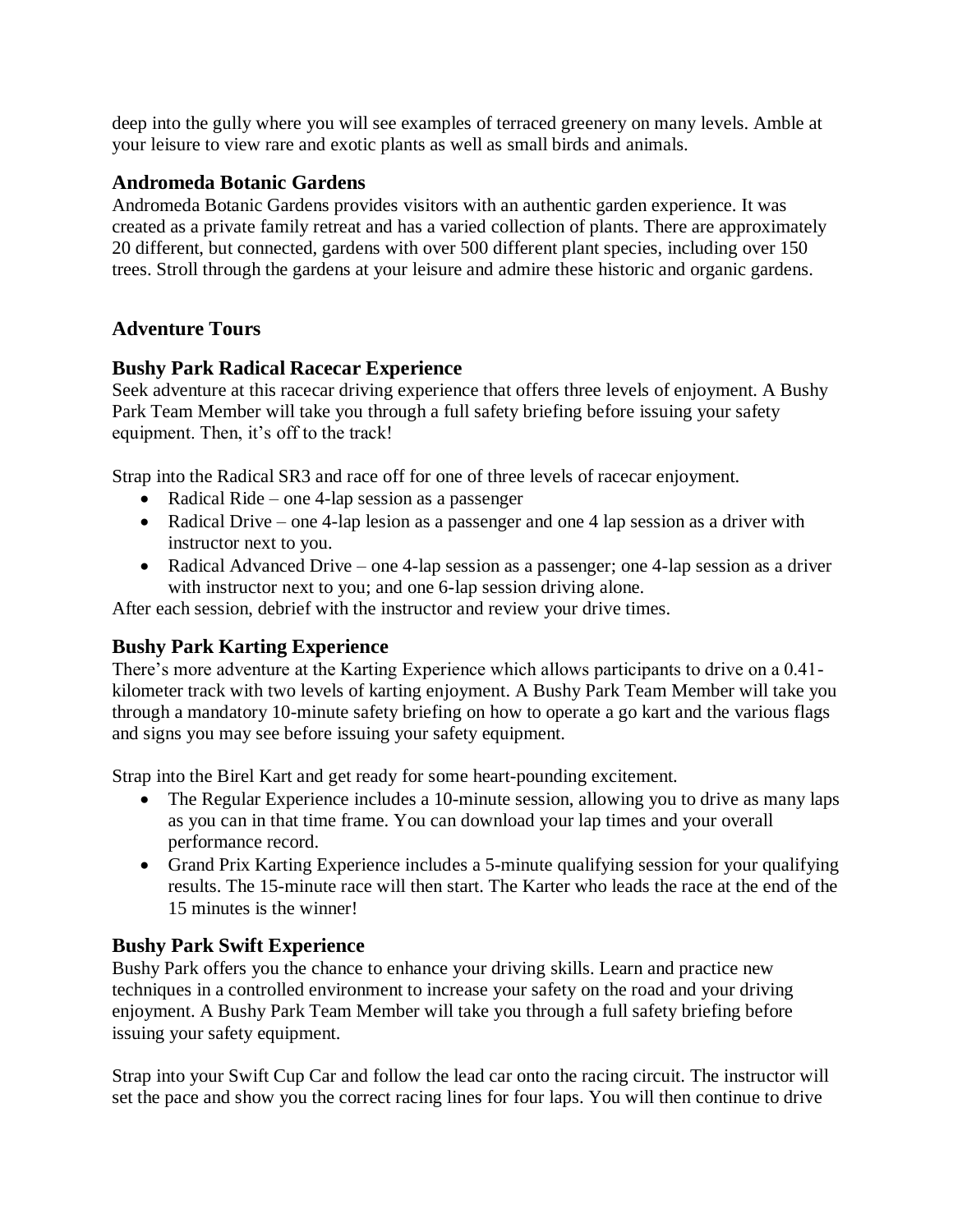another four laps solo. The Advanced Package allows you another six solo laps. When you finish your driving experience, your driving times will be available for review.

# **Barbados 4x4 Jeep Safari**

Access the remote eastern part of the island on a tour in a four-wheel drive vehicle. Your Guide will drive you over the harsh paths as you view the landscape. Learn about the ecosystem while visiting attractions like Little Bay, Bathsheba, and Edge Cliff.

## **Island Jeep Safari**

Navigate over mixed terrains, on- and off-road, to some of the best parts of the Eastern and Northeastern parts of the island. Skilled Guides will regale you with tales of the island's history and culture. Enjoy the custom-designed 4X4 Jeep while exploring Edge Cliff, Bathsheba, Joe's River Forest, Little Bay, and more! This jeep safari is a must-do for your island experience!

### **Jetblade**

Fly high over the surface of the water using jet propulsion and experience jetblading! An Instructor will provide safety training and gear before you start your hydroflight – it is as close to flying as you can get. Participants are propelled 15-feet into the air by the propulsion force of a water-propelled jet pack. This experience is for all adventure seekers and curious tourists and is a one-of-a-kind memory.

### **eBike Island Adventures**

Tour the island's trails on an electric bike for breathtaking views and experience a part of Barbados that is usually hidden from average tourists. There are two available eBike island adventures:

- **The Great Adventure Tour** Meet in the south coast fishing village of Oistins and cruise east to enjoy amazing views and the historic South Point Lighthouse. Go off-road onto cliff trails which reveal hidden coves and secluded beaches on this untouched coastline. Be amazed at the Chancery Lane Wetlands which is a layover for migratory birds.
- **The Rural Heritage Tour** Meet at the PEG Farm on Hackelton's escarpment and head out along the cliff to experience the awesome views of the east coast. Ride on ancient, tree-line country trails past Codrington College, St. John's Parish Church, and Hackelton's Cliff before our return to PEG Farm.

# **[Atlantis Submarine Expedition](https://www.viator.com/tours/Barbados/Barbados-Shore-Excursion-Atlantis-Submarine-Expedition/d30-2134PRTBGISUB)**

Board the Atlantis submarine at Shallow Draught for a 2-hour, underwater adventure. Submerge to about 55 feet and admire vibrant coral reefs, tropical fish, and turtles through large windows. Continue your descent to about 150 feet and see a shipwreck which was previously only accessible to skilled scuba divers. Learn the story of this remarkable shipwreck and observe the marine animals that call it home.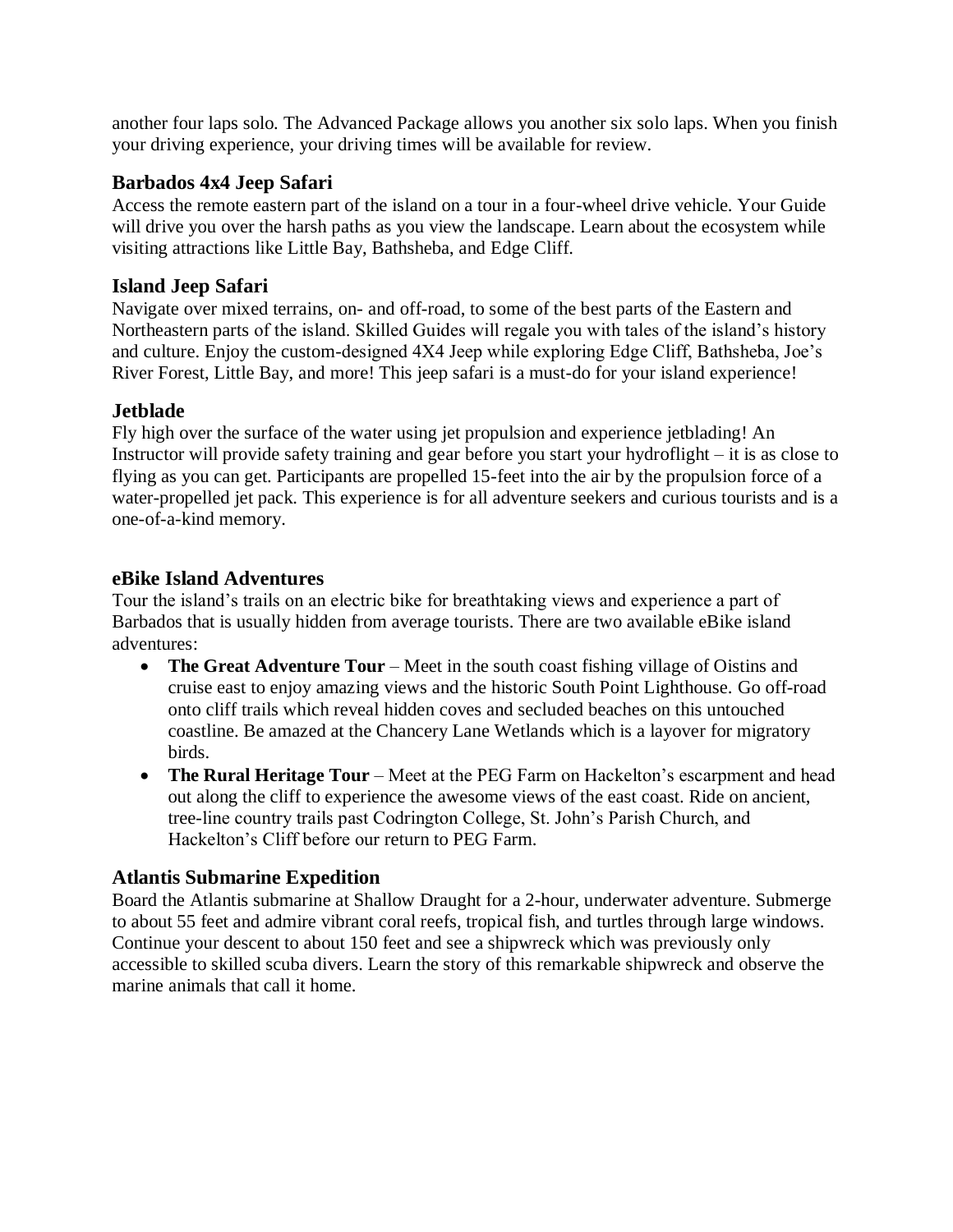# **Fishing**

# **Fish and Swim Trip**

Depart from the dock in Bridgetown and enjoy the island's pristine waters and learn how to fish from a professional on this half-day fishing excursion. View the landmarks of the island's coast and develop new skills with multiple fishing techniques like live baiting, trolling, and jigging. You will fish for marlin, tuna, mahi mahi, wahoo, and barracuda.

### **Reef Fishing Trip -Private**

Your three-hour fishing trip departs from Bridgetown Dock and travels to the south or west coast of the island. The experienced captain will talk about the history of the coast and help with casting and operating the rod and reel. Great for a beginning or experienced fisherman.

### **Private Tour: Deep Sea Fishing Charter**

Enjoy an exclusive, personalized fishing experience for up to six people as you depart from the Careenage in Bridgetown. Choose the tour length and use the provided equipment while fishing for wahoo, mahi-mahi, marlin, sailfish, tuna, and barracuda. Learn how to bait your line, steer the boat, and about navigational instruments while enjoying a relaxing fishing trip.

### *Wildlife*

### **[Turtle Swim Tour](https://www.viator.com/tours/Barbados/Barbados-Private-Turtle-Swim-Tour/d30-11532P7)**

Board a private vessel in Bridgetown bound for the sea turtle habitat. The first stop will allow you to feed and swim with the sea turtles. The Guide will take photos of you with these peaceful creatures. Next, you will snorkel at the shipwrecks and explore how artificial coral reefs are formed. Enjoy the tropical fish and other marine life that call the reefs their home.

#### **Monkey Feeding**

Explore the Barbados Wildlife Reserve at feeding time and interact with wildlife such as peacocks, iguanas, tortoises, deer, and Barbados Green Monkeys. The monkeys are not captive and have the freedom to come and leave the reserve as they desire. Feeding time is the best time to see as many wild animals as possible.

#### **Welchman Hall Gully**

Welchman Hall Gully is a majestic rainforest that is home to delicate native plants, and wildlife such as monkeys. Enjoy an amazing view of the east coast and watch monkeys as they feed on a specially-built platform. Welchman Hall Gully is a glittering jewel set in the heart of the island.

#### **Cooking & Food**

Bajan food is unique, with African, Indian, and British influences. Be sure to sample the locallycaught fish, home-grown, grass-fed meats, sweet plantains, tasty West Indian curries, and rotis.

#### **Cook like a Bajan Cooking Class**

Prepare, cook, and eat an authentic Bajan meal with a local chef and learn about the Bajan culture through food. Ten or fewer participants will be given detailed guidance on cooking and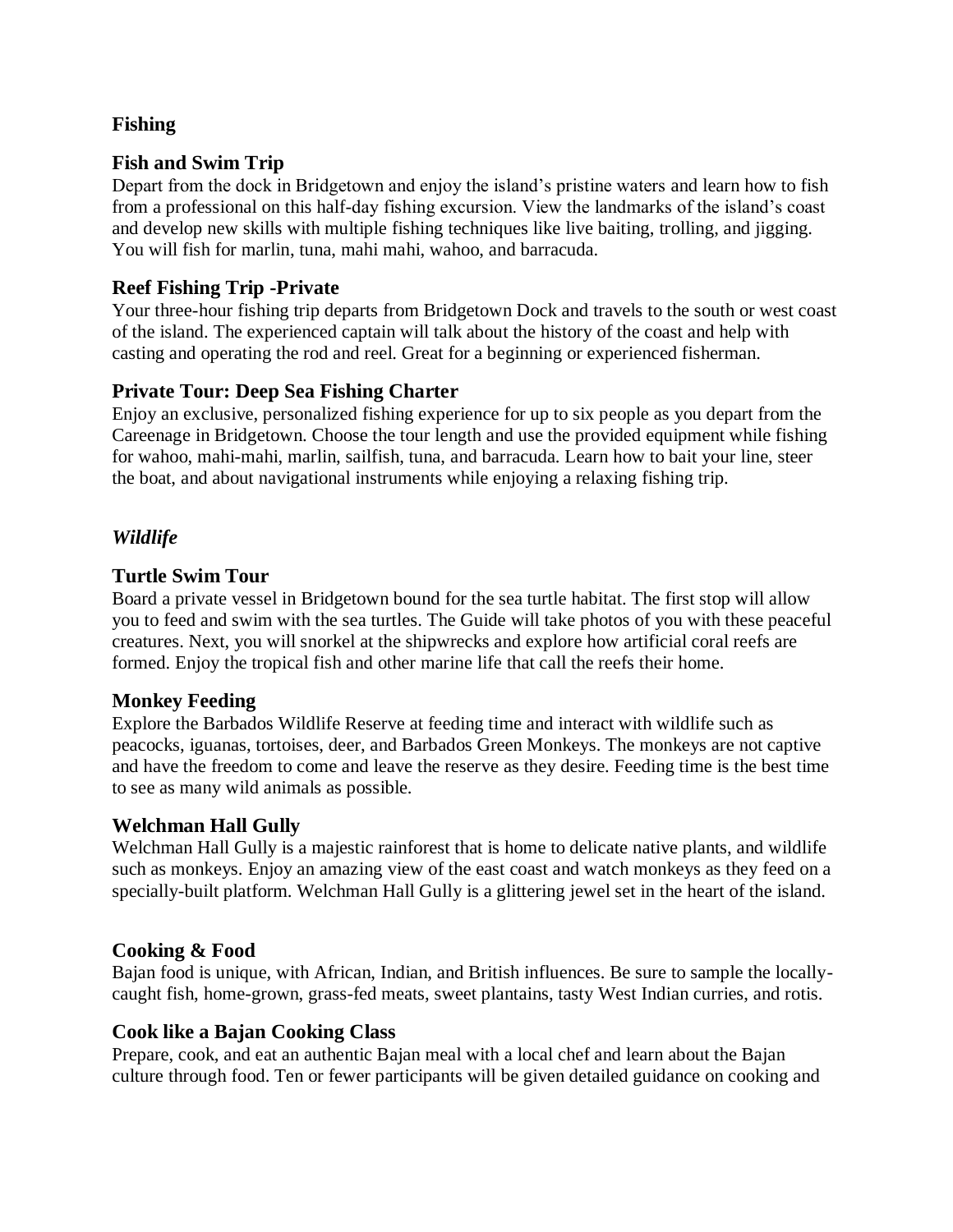presenting a Bajan favorite. Then, sit back, relax, and enjoy the taste and flavor of your very own Bajan meal. Make sensory memories and bring home a piece of Bajan culture[.](https://www.viator.com/tours/Barbados/Treasures-Of-My-Caribbean-Kitchen-Culinary-Experience/d30-114837P1)

### **[Treasures Of My Caribbean Kitchen -](https://www.viator.com/tours/Barbados/Treasures-Of-My-Caribbean-Kitchen-Culinary-Experience/d30-114837P1) Culinary Experience**

Meet the four-hour tour at Cheapside Market and start with a typical local breakfast. Then you will go to the Bridgetown Fish Market and shop for the items needed to prepare lunch. Learn how to fillet the fish then relax at your Guide's home and compete with your team to make the best Bajan Rum Punch. Each team will then prepare lunch while listening to traditional Caribbean music. Enjoy the meal in the relaxed atmosphere with Rum Punch and a local fruit juice. Always remember this unforgettable tour after your immersion in the Bajan culture with a complimentary digital copy of the Guide's cookbook, "Treasures of My Caribbean Kitchen."

# **Original Bajan Walking Food Tour**

Join this three-hour walking food tour through the streets of Bridgetown and experience the authentic Bajan culture by sampling great cuisine at difficult-to-find, local favorite spots. Stroll a modest 1.5 miles through the city where your Guide will enthrall you with the history of one of the oldest cities in the Caribbean. Delight in this genuine culinary journey.

# **Chocolate Factory Tour**

Explore the history of chocolate and learn about the production and export of dark chocolate on this one-hour chocolate factory tour. Follow the Guide through the factory to learn about the multi-step process of making chocolate from cocoa bean harvest through confection creation. [Sample ingredients and different types of chocolates as you tour this working factory.](https://www.viator.com/tours/Barbados/Pelican-Arts-and-Crafts-Tour/d30-29386P4) 

# **[Pelican Arts and Crafts Tour](https://www.viator.com/tours/Barbados/Pelican-Arts-and-Crafts-Tour/d30-29386P4)**

Meet your Guide at the Bridgetown Port and tour the Pelican Craft Center, the largest craft center in the Caribbean where everything is made by locals. Watch local crafters make beautiful crystal pieces and learn how local cigars are made. Enjoy this cultural experience on your twohour tour and discover the exquisite local crafts.

# *Rum, Beer & Distillery*

# **Mount Gay Signature Rum Tasting**

Visit the Mount Gay Visitor Center and learn about the history of the island's famous rum. View a short film about rum, then enter the Heritage Room for a tasting of different rums. Discover the taste difference between the samples. Finally, you'll see the bottling plant and the Signature Bar for additional rum samples[.](https://www.viator.com/tours/Barbados/Discover-Rum-Barbados-Tour/d30-23885P4)

# **[Discover Rum Barbados Tour](https://www.viator.com/tours/Barbados/Discover-Rum-Barbados-Tour/d30-23885P4)**

Meet your tour at the FourSquare Rum Distillery. FourSquare was once a working sugar factory in the 15th century. Learn about the various stages of rum-making and enjoy samples of their amazing rums. Next, visit Clifton Hall Plantation, one of the island's oldest and grandest great houses where you will taste the Clifton Hall 12-Year Old Rum. Discover one of the 1,200 typical Bajan rum shops on the island where locals meet to drink rum and play dominoes with good friends.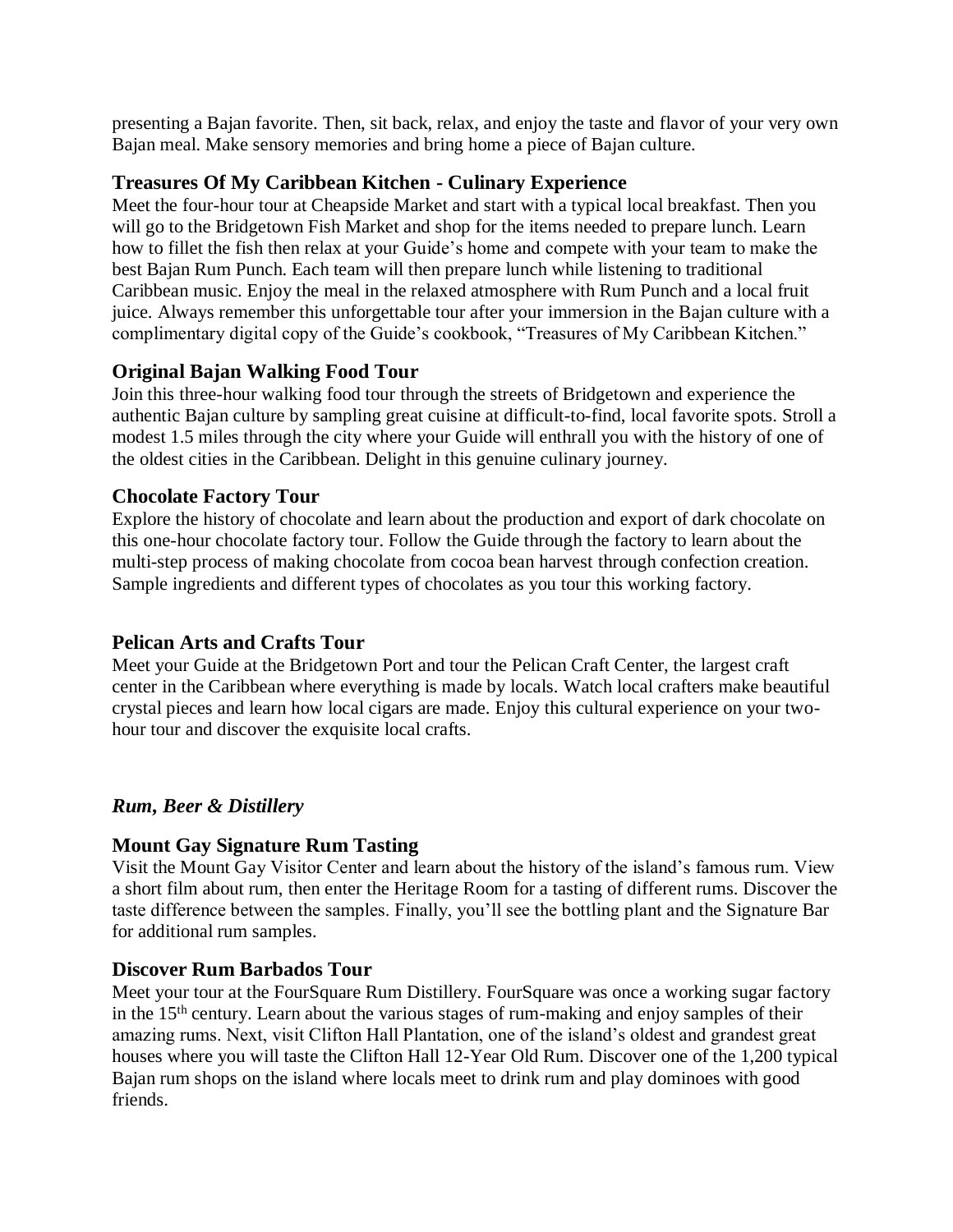# **Banks Beer Brewery Tour & Visitor Centre**

Tour the state-of-the-art brewing facility and observe the meticulous crafting process of the Caribbean's premier beer. A Guide will take you on an interactive journey focused on beer production with an exciting background of the Banks Brewery followed by a video of the brewing process, and a tour of the brewing facility. After the tour, enjoy a Banks' beverage.

English is spoken with a distinct accent and vocabulary that is blended with words in West African-English pidgin called Bajan. Barbadians locally refer to themselves as Bajans. The people are courteous, thoughtful and generous and you will be met with many "Good mornings", "Good afternoons", and "Good nights" from the locals.

Some common Bajan phrases to help you on the island:

- Wa gine on "What is going on?", commonly used as a greeting.
- Yuh gawh be kiddin "You must be joking."
- Cheese on bread "Wow!"
- Wuh part you is "Where are you?"
- He en hay pompasettin "He is showing off."
- To flam, or he/she flam meaning that the person is a flirt

Supporting articles:

[https://www.viator.com/Barbados/d30-](https://www.viator.com/Barbados/d30-ttd?mcid=28353&tsem=true&supci=1053875653&supag=67048359485&supsc=s&supai=292819729105&supap=1t2&supdv=c&supnt=g&supti=aud-435409373039:kwd-1537319596&suplp=9003250&supli=&gclid=CjwKCAjwv6blBRBzEiwAihbM-YTn1a_YMCmTgxMYHuopPAOVuw96mMPpWO7GRjtq6eYOarV4nQeCLxoCEj8QAvD_BwE)

[ttd?mcid=28353&tsem=true&supci=1053875653&supag=67048359485&supsc=s&supai=29281](https://www.viator.com/Barbados/d30-ttd?mcid=28353&tsem=true&supci=1053875653&supag=67048359485&supsc=s&supai=292819729105&supap=1t2&supdv=c&supnt=g&supti=aud-435409373039:kwd-1537319596&suplp=9003250&supli=&gclid=CjwKCAjwv6blBRBzEiwAihbM-YTn1a_YMCmTgxMYHuopPAOVuw96mMPpWO7GRjtq6eYOarV4nQeCLxoCEj8QAvD_BwE) [9729105&supap=1t2&supdv=c&supnt=g&supti=aud-435409373039:kwd-](https://www.viator.com/Barbados/d30-ttd?mcid=28353&tsem=true&supci=1053875653&supag=67048359485&supsc=s&supai=292819729105&supap=1t2&supdv=c&supnt=g&supti=aud-435409373039:kwd-1537319596&suplp=9003250&supli=&gclid=CjwKCAjwv6blBRBzEiwAihbM-YTn1a_YMCmTgxMYHuopPAOVuw96mMPpWO7GRjtq6eYOarV4nQeCLxoCEj8QAvD_BwE)

[1537319596&suplp=9003250&supli=&gclid=CjwKCAjwv6blBRBzEiwAihbM-](https://www.viator.com/Barbados/d30-ttd?mcid=28353&tsem=true&supci=1053875653&supag=67048359485&supsc=s&supai=292819729105&supap=1t2&supdv=c&supnt=g&supti=aud-435409373039:kwd-1537319596&suplp=9003250&supli=&gclid=CjwKCAjwv6blBRBzEiwAihbM-YTn1a_YMCmTgxMYHuopPAOVuw96mMPpWO7GRjtq6eYOarV4nQeCLxoCEj8QAvD_BwE)

[YTn1a\\_YMCmTgxMYHuopPAOVuw96mMPpWO7GRjtq6eYOarV4nQeCLxoCEj8QAvD\\_Bw](https://www.viator.com/Barbados/d30-ttd?mcid=28353&tsem=true&supci=1053875653&supag=67048359485&supsc=s&supai=292819729105&supap=1t2&supdv=c&supnt=g&supti=aud-435409373039:kwd-1537319596&suplp=9003250&supli=&gclid=CjwKCAjwv6blBRBzEiwAihbM-YTn1a_YMCmTgxMYHuopPAOVuw96mMPpWO7GRjtq6eYOarV4nQeCLxoCEj8QAvD_BwE) [E](https://www.viator.com/Barbados/d30-ttd?mcid=28353&tsem=true&supci=1053875653&supag=67048359485&supsc=s&supai=292819729105&supap=1t2&supdv=c&supnt=g&supti=aud-435409373039:kwd-1537319596&suplp=9003250&supli=&gclid=CjwKCAjwv6blBRBzEiwAihbM-YTn1a_YMCmTgxMYHuopPAOVuw96mMPpWO7GRjtq6eYOarV4nQeCLxoCEj8QAvD_BwE)

[https://www.tripadvisor.com/Attraction\\_Products-g147262-Barbados.html](https://www.tripadvisor.com/Attraction_Products-g147262-Barbados.html) [https://www.expedia.com/things-to-do/island-jeep-safari-with-lunch.a526790.activity-](https://www.expedia.com/things-to-do/island-jeep-safari-with-lunch.a526790.activity-details?regionId=201&semcid=US.MULTILOB.GOOGLE.AT-c-EN.TSHOP&semdtl=a11345517908.b153620168546.r1.g1aud-296138787989:dsa-497511626357.i148701515233.d1270357722298.e1c.j19003250.k11001785.f11t1.n1.l1g.h1b.m1&gclid=CjwKCAjwv6blBRBzEiwAihbM-TKDtHRNmdArVftNX9if6Q4kbJ_6sIJ7jw4g4-mkTkNgMqI6bIzuEBoC_6IQAvD_BwE)

[details?regionId=201&semcid=US.MULTILOB.GOOGLE.AT-c-](https://www.expedia.com/things-to-do/island-jeep-safari-with-lunch.a526790.activity-details?regionId=201&semcid=US.MULTILOB.GOOGLE.AT-c-EN.TSHOP&semdtl=a11345517908.b153620168546.r1.g1aud-296138787989:dsa-497511626357.i148701515233.d1270357722298.e1c.j19003250.k11001785.f11t1.n1.l1g.h1b.m1&gclid=CjwKCAjwv6blBRBzEiwAihbM-TKDtHRNmdArVftNX9if6Q4kbJ_6sIJ7jw4g4-mkTkNgMqI6bIzuEBoC_6IQAvD_BwE)

[EN.TSHOP&semdtl=a11345517908.b153620168546.r1.g1aud-296138787989:dsa-](https://www.expedia.com/things-to-do/island-jeep-safari-with-lunch.a526790.activity-details?regionId=201&semcid=US.MULTILOB.GOOGLE.AT-c-EN.TSHOP&semdtl=a11345517908.b153620168546.r1.g1aud-296138787989:dsa-497511626357.i148701515233.d1270357722298.e1c.j19003250.k11001785.f11t1.n1.l1g.h1b.m1&gclid=CjwKCAjwv6blBRBzEiwAihbM-TKDtHRNmdArVftNX9if6Q4kbJ_6sIJ7jw4g4-mkTkNgMqI6bIzuEBoC_6IQAvD_BwE)

[497511626357.i148701515233.d1270357722298.e1c.j19003250.k11001785.f11t1.n1.l1g.h1b.m](https://www.expedia.com/things-to-do/island-jeep-safari-with-lunch.a526790.activity-details?regionId=201&semcid=US.MULTILOB.GOOGLE.AT-c-EN.TSHOP&semdtl=a11345517908.b153620168546.r1.g1aud-296138787989:dsa-497511626357.i148701515233.d1270357722298.e1c.j19003250.k11001785.f11t1.n1.l1g.h1b.m1&gclid=CjwKCAjwv6blBRBzEiwAihbM-TKDtHRNmdArVftNX9if6Q4kbJ_6sIJ7jw4g4-mkTkNgMqI6bIzuEBoC_6IQAvD_BwE)

[1&gclid=CjwKCAjwv6blBRBzEiwAihbM-TKDtHRNmdArVftNX9if6Q4kbJ\\_6sIJ7jw4g4-](https://www.expedia.com/things-to-do/island-jeep-safari-with-lunch.a526790.activity-details?regionId=201&semcid=US.MULTILOB.GOOGLE.AT-c-EN.TSHOP&semdtl=a11345517908.b153620168546.r1.g1aud-296138787989:dsa-497511626357.i148701515233.d1270357722298.e1c.j19003250.k11001785.f11t1.n1.l1g.h1b.m1&gclid=CjwKCAjwv6blBRBzEiwAihbM-TKDtHRNmdArVftNX9if6Q4kbJ_6sIJ7jw4g4-mkTkNgMqI6bIzuEBoC_6IQAvD_BwE)

[mkTkNgMqI6bIzuEBoC\\_6IQAvD\\_BwE](https://www.expedia.com/things-to-do/island-jeep-safari-with-lunch.a526790.activity-details?regionId=201&semcid=US.MULTILOB.GOOGLE.AT-c-EN.TSHOP&semdtl=a11345517908.b153620168546.r1.g1aud-296138787989:dsa-497511626357.i148701515233.d1270357722298.e1c.j19003250.k11001785.f11t1.n1.l1g.h1b.m1&gclid=CjwKCAjwv6blBRBzEiwAihbM-TKDtHRNmdArVftNX9if6Q4kbJ_6sIJ7jw4g4-mkTkNgMqI6bIzuEBoC_6IQAvD_BwE)

<https://www.welchmanhallgullybarbados.com/>

[https://www.viator.com/Barbados/d30-](https://www.viator.com/Barbados/d30-ttd?mcid=28353&tsem=true&supci=1053808052&supag=67048359485&supsc=s&supai=292819729096&supap=1t2&supdv=c&supnt=g&supti=aud-435409373039:kwd-140422411&suplp=9003250&supli=&gclid=Cj0KCQjw4qvlBRDiARIsAHme6ouOPOJxEBBbKZYOpSMFqdJNsh-9nRpfDZTrL8uuDUbSc3y-pCc7rQkaAsNjEALw_wcB)

[ttd?mcid=28353&tsem=true&supci=1053808052&supag=67048359485&supsc=s&supai=29281](https://www.viator.com/Barbados/d30-ttd?mcid=28353&tsem=true&supci=1053808052&supag=67048359485&supsc=s&supai=292819729096&supap=1t2&supdv=c&supnt=g&supti=aud-435409373039:kwd-140422411&suplp=9003250&supli=&gclid=Cj0KCQjw4qvlBRDiARIsAHme6ouOPOJxEBBbKZYOpSMFqdJNsh-9nRpfDZTrL8uuDUbSc3y-pCc7rQkaAsNjEALw_wcB) [9729096&supap=1t2&supdv=c&supnt=g&supti=aud-435409373039:kwd-](https://www.viator.com/Barbados/d30-ttd?mcid=28353&tsem=true&supci=1053808052&supag=67048359485&supsc=s&supai=292819729096&supap=1t2&supdv=c&supnt=g&supti=aud-435409373039:kwd-140422411&suplp=9003250&supli=&gclid=Cj0KCQjw4qvlBRDiARIsAHme6ouOPOJxEBBbKZYOpSMFqdJNsh-9nRpfDZTrL8uuDUbSc3y-pCc7rQkaAsNjEALw_wcB)

[140422411&suplp=9003250&supli=&gclid=Cj0KCQjw4qvlBRDiARIsAHme6ouOPOJxEBBb](https://www.viator.com/Barbados/d30-ttd?mcid=28353&tsem=true&supci=1053808052&supag=67048359485&supsc=s&supai=292819729096&supap=1t2&supdv=c&supnt=g&supti=aud-435409373039:kwd-140422411&suplp=9003250&supli=&gclid=Cj0KCQjw4qvlBRDiARIsAHme6ouOPOJxEBBbKZYOpSMFqdJNsh-9nRpfDZTrL8uuDUbSc3y-pCc7rQkaAsNjEALw_wcB) [KZYOpSMFqdJNsh-9nRpfDZTrL8uuDUbSc3y-pCc7rQkaAsNjEALw\\_wcB](https://www.viator.com/Barbados/d30-ttd?mcid=28353&tsem=true&supci=1053808052&supag=67048359485&supsc=s&supai=292819729096&supap=1t2&supdv=c&supnt=g&supti=aud-435409373039:kwd-140422411&suplp=9003250&supli=&gclid=Cj0KCQjw4qvlBRDiARIsAHme6ouOPOJxEBBbKZYOpSMFqdJNsh-9nRpfDZTrL8uuDUbSc3y-pCc7rQkaAsNjEALw_wcB)